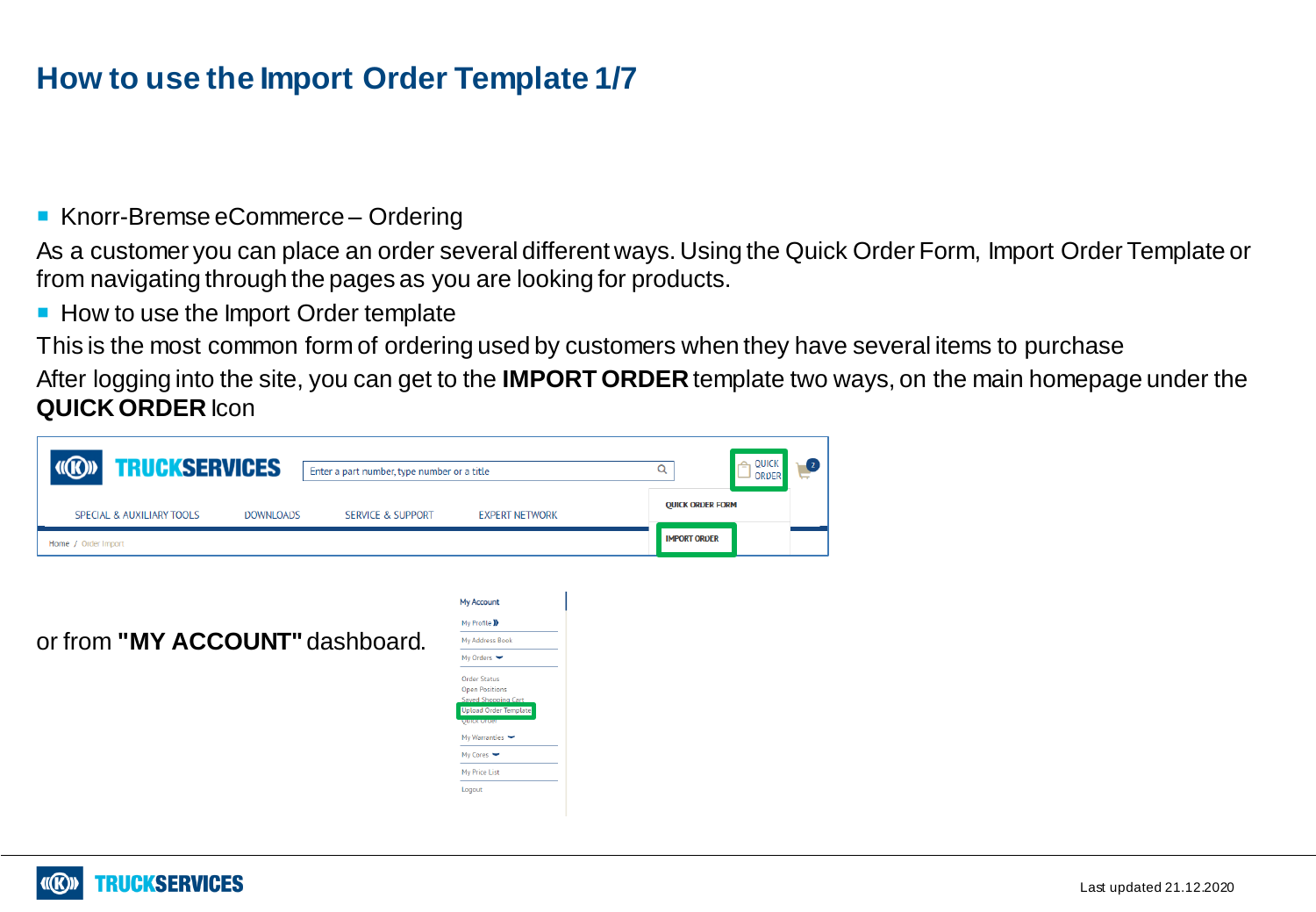## **How to use the Import Order Template 2/7**

| <b>Order Import Template</b>                                                                                                                                                                                                                                                                       |                  |                                                                                                |  |  |
|----------------------------------------------------------------------------------------------------------------------------------------------------------------------------------------------------------------------------------------------------------------------------------------------------|------------------|------------------------------------------------------------------------------------------------|--|--|
| Order Import                                                                                                                                                                                                                                                                                       |                  |                                                                                                |  |  |
| Here you can upload a file containing a list of all part numbers you want to order. The list will be used to automatically update your Shopping Cart.                                                                                                                                              |                  |                                                                                                |  |  |
| To use this feature - Click on Download Order Template, enter your information on the file, select your order type and click on Choose File.                                                                                                                                                       |                  |                                                                                                |  |  |
| Please keep to the order template format if you create your own upload file in your ERP<br>■ Must be a saleable Knorr-Bremse part number<br>$\blacksquare$ Quantity<br>■ Optional : Requested delivery date (format DD/MM/YYYY)<br>■ Customer Part Number(will determine Knorr-Bremse Part Number) |                  |                                                                                                |  |  |
|                                                                                                                                                                                                                                                                                                    | Order Type       | <b>STOCK</b>                                                                                   |  |  |
|                                                                                                                                                                                                                                                                                                    |                  |                                                                                                |  |  |
| Download Order Template II                                                                                                                                                                                                                                                                         |                  | Choose file <b>I)</b>                                                                          |  |  |
|                                                                                                                                                                                                                                                                                                    | size max (10KB). | *Order type needs to be selected before the file can be uploaded.File format must be CSV, file |  |  |

**Click on Quick Order at the top right and then** select Quick Order Form from the dropdown

- Save As  $\times$ ↑ → This PC > Downloads ↓ ひ Search Downloads  $\varphi$ Organize  $\blacktriangleright$  New folder  $\bullet$ Bit + > Download Date modified Name Type  $\Rightarrow$  **h** Music Windows 10 E82.20\_CheckPointVPN-Ma... 5/11/2020 9:31 AM File fol  $\blacktriangleright$   $\blacksquare$  Pictures **B** Videos Local Disk (C:) elyglobal (\\corp.knorr e768830 (\\elys0159\ely elydept (\\corp.knorr-E v < File name: OrderTemplate Save as type: Microsoft Excel Comma Separated Values File Save Cancel A Hide Folders your order type, click on Download Order Template, enter your information on the file, and click on Upload Order T
- **Click on Download Order Template button and** download the CSV file to your computer.

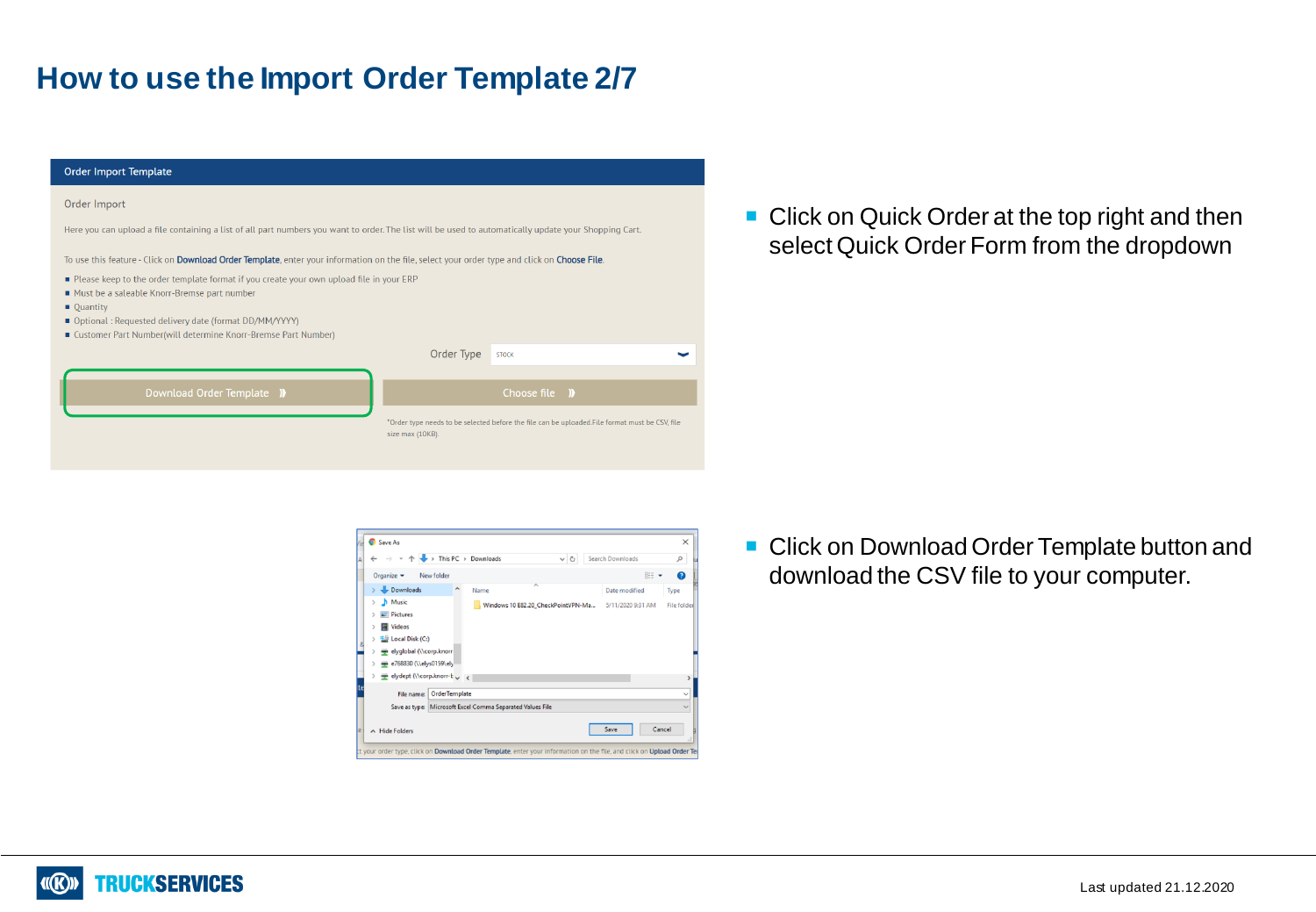# **How to use the Import Order Template 3/7**

| Knorr-Bremse Part Number/Customer Part Number, Quantity, Optional - Requested Delivery Date (dd/mm/yyyy), |  |  |  |  |
|-----------------------------------------------------------------------------------------------------------|--|--|--|--|
|                                                                                                           |  |  |  |  |
|                                                                                                           |  |  |  |  |
|                                                                                                           |  |  |  |  |
|                                                                                                           |  |  |  |  |

### Example**:**

|   |                                               | ь        |                                      |
|---|-----------------------------------------------|----------|--------------------------------------|
|   | Knorr-Bremse Part Number/Customer Part Number | Quantity | Requested Delivery Date (mm/dd/vyyy) |
|   | 2 800516                                      | 10       | 11/30/2020                           |
| 3 | 109685                                        |          | 11/30/2020                           |
|   | 4 800520                                      |          | 11/30/2020                           |

#### Order Import Template

#### Order Import

Here you can upload a file containing a list of all part numbers you want to order. The list will be used to automatically update your Shopping Cart.

To use this feature - Click on Download Order Template, enter your information on the file, select your order type and click on Choose File.

- Please keep to the order template format if you create your own upload file in your ERP
- Must be a saleable Knorr-Bremse part number
- **Quantity**
- Optional : Requested delivery date (format DD/MM/YYYY)
- Customer Part Number(will determine Knorr-Bremse Part Number)

Download Order Template <sup>1</sup>



\*Order type needs to be selected before the file can be uploaded.File format must be CSV, file size max (10KB).

- Once you open the file:
- Fill in **Knorr-Bremse Part Number/Customer Part Number\***, **Quantity\*** and Requested Delivery Date (MM/DD/YYYY) in the file. *(\*items are mandatory)*

- Save the file to your desktop or network drive.
- Select the **Order Type** from the dropdown options of Stocking Order, Emergency Order, Ship Following Day before you go to Cart.
- Click on 'Choose File' button and file the file you just save, once you select the file the import will begin.

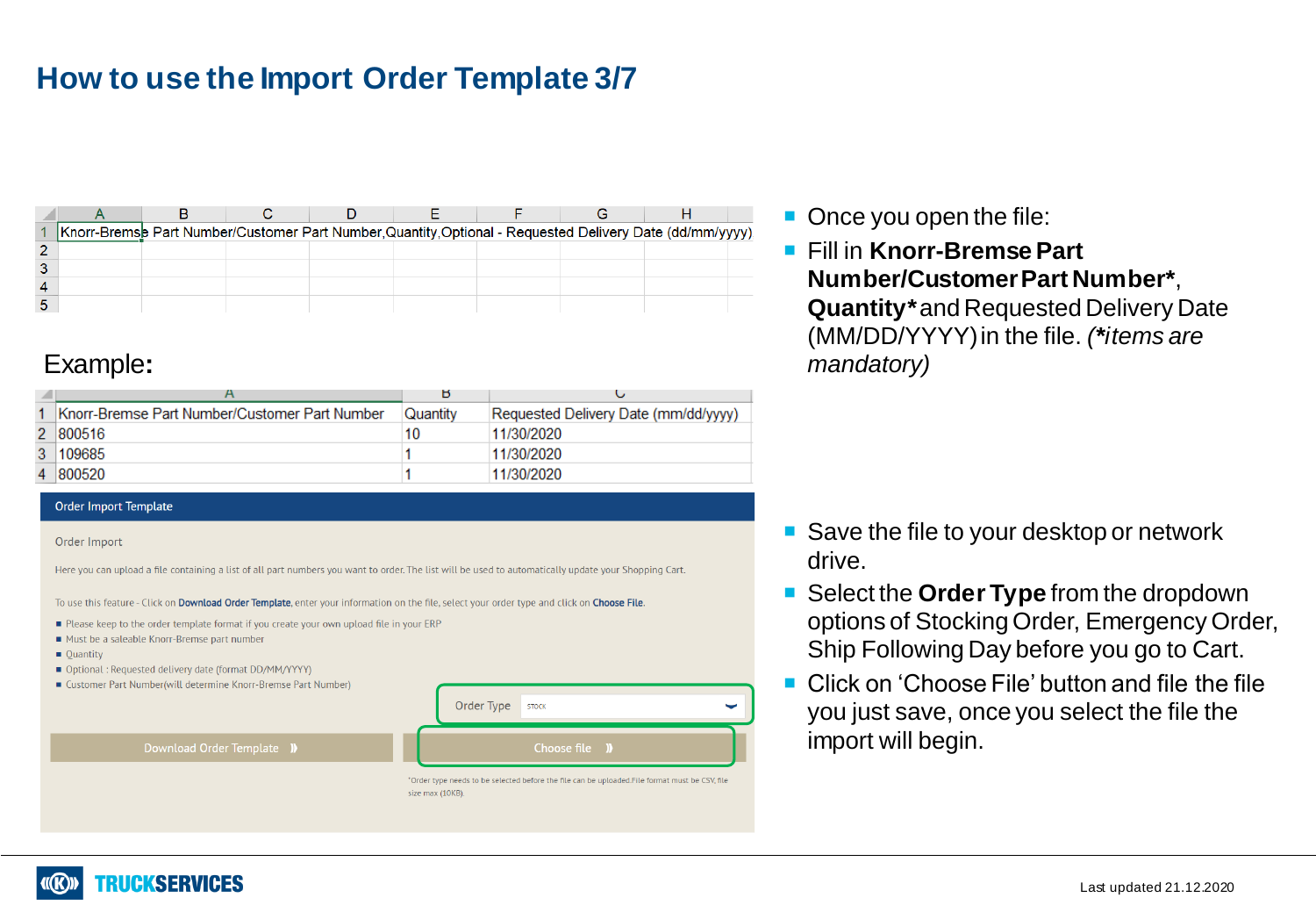### **How to use the Import Order Template 4/7**

| Home / Order Import                                                                                                                                                                                                                                                                                                                                                                                                                                                                                                                                                                                                                                                                                        |                                                                                                                    |
|------------------------------------------------------------------------------------------------------------------------------------------------------------------------------------------------------------------------------------------------------------------------------------------------------------------------------------------------------------------------------------------------------------------------------------------------------------------------------------------------------------------------------------------------------------------------------------------------------------------------------------------------------------------------------------------------------------|--------------------------------------------------------------------------------------------------------------------|
| Error in line 10; Part No.5004341 is obsolete and was not uploaded, see product detail page for replacement product.<br>Error in line 21; Part No.5004341 is obsolete and was not uploaded, see product detail page for replacement product.<br>Error in line 22; Part No. 101112R not valid/not found.<br>Error in line 23; Part No. 101112R not valid/not found.<br>Error in line 24; Part No. 101112R not valid/not found.<br>Error in line 30; Please try again or contact Customer service.<br>Error in line 31; Please try again or contact Customer service.<br>Error in line 32; Please try again or contact Customer service.<br>All other lines were successfully uploaded to the shopping cart. |                                                                                                                    |
| <b>Order Import Template</b>                                                                                                                                                                                                                                                                                                                                                                                                                                                                                                                                                                                                                                                                               |                                                                                                                    |
| Order Import<br>Here you can upload a file containing a list of all part numbers you want to order. The list will be used to automatically update your Shopping Cart.<br>To use this feature - Click on Download Order Template, enter your information on the file, select your order type and click on Choose File.<br>Please keep to the order template format if you create your own upload file in your ERP<br>Must be a saleable Knorr-Bremse part number<br>■ Quantity<br>■ Optional : Requested delivery date (format DD/MM/YYYY)<br>■ Customer Part Number(will determine Knorr-Bremse Part Number)                                                                                               | Order Type<br><b>STOCK</b>                                                                                         |
| Download Order Template II                                                                                                                                                                                                                                                                                                                                                                                                                                                                                                                                                                                                                                                                                 | Choose file <b>I)</b>                                                                                              |
|                                                                                                                                                                                                                                                                                                                                                                                                                                                                                                                                                                                                                                                                                                            |                                                                                                                    |
|                                                                                                                                                                                                                                                                                                                                                                                                                                                                                                                                                                                                                                                                                                            | *Order type needs to be selected before the file can be uploaded.File format must be CSV, file<br>size max (10KB). |
|                                                                                                                                                                                                                                                                                                                                                                                                                                                                                                                                                                                                                                                                                                            |                                                                                                                    |

- $\blacksquare$  If there are errors in some part numbers, or some are repeated you can see an error message appear at the top of the page as shown.
- All correctly formatted part numbers will be successfully uploaded in the shopping cart.

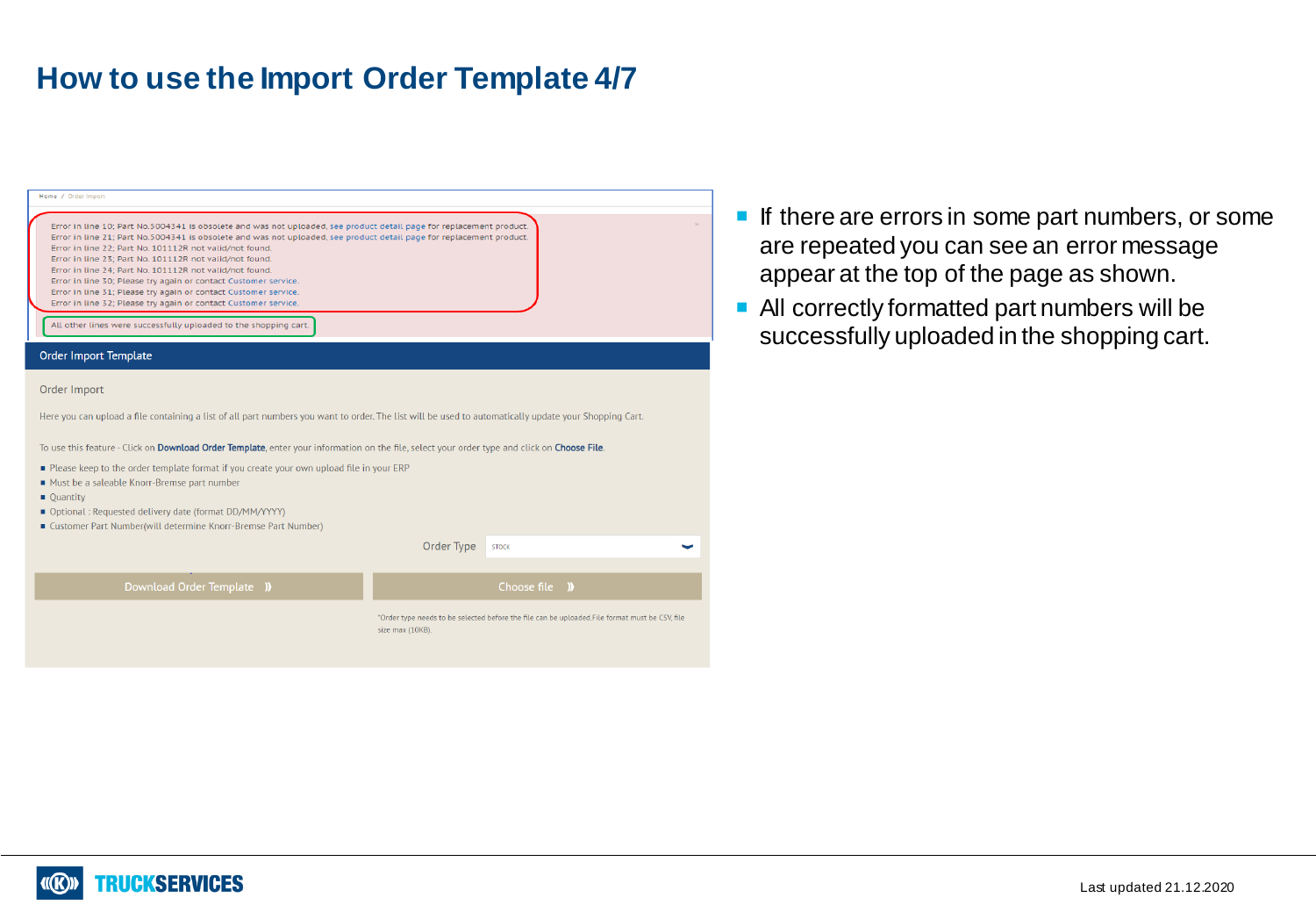# **How to use the Import Order Template 5/7**

| <b>TRUCKSERVICES</b><br>$\langle f(R) \rangle$ | Enter a part number, type number or a title             | $\alpha$                                    | QUICK<br>ORDER<br>$\bullet$ |
|------------------------------------------------|---------------------------------------------------------|---------------------------------------------|-----------------------------|
|                                                |                                                         |                                             |                             |
|                                                | Cart                                                    |                                             |                             |
|                                                | K040953K50<br><b>SN7264RC</b><br>Caliper - Rationalized | <b>List Price</b><br>Net Price<br>Quantity: | 1                           |
|                                                | Go To Cart                                              |                                             |                             |
|                                                | <b>Continue Shopping</b>                                |                                             |                             |

 After import is completed go to the Cart icon at the top of the page and a cart pop up appears.

- Click on the cart icon to open the mini cart page.
- Scroll down and click on 'Go to Cart'
- Once you click on Go To Cart, the main cart page will open.

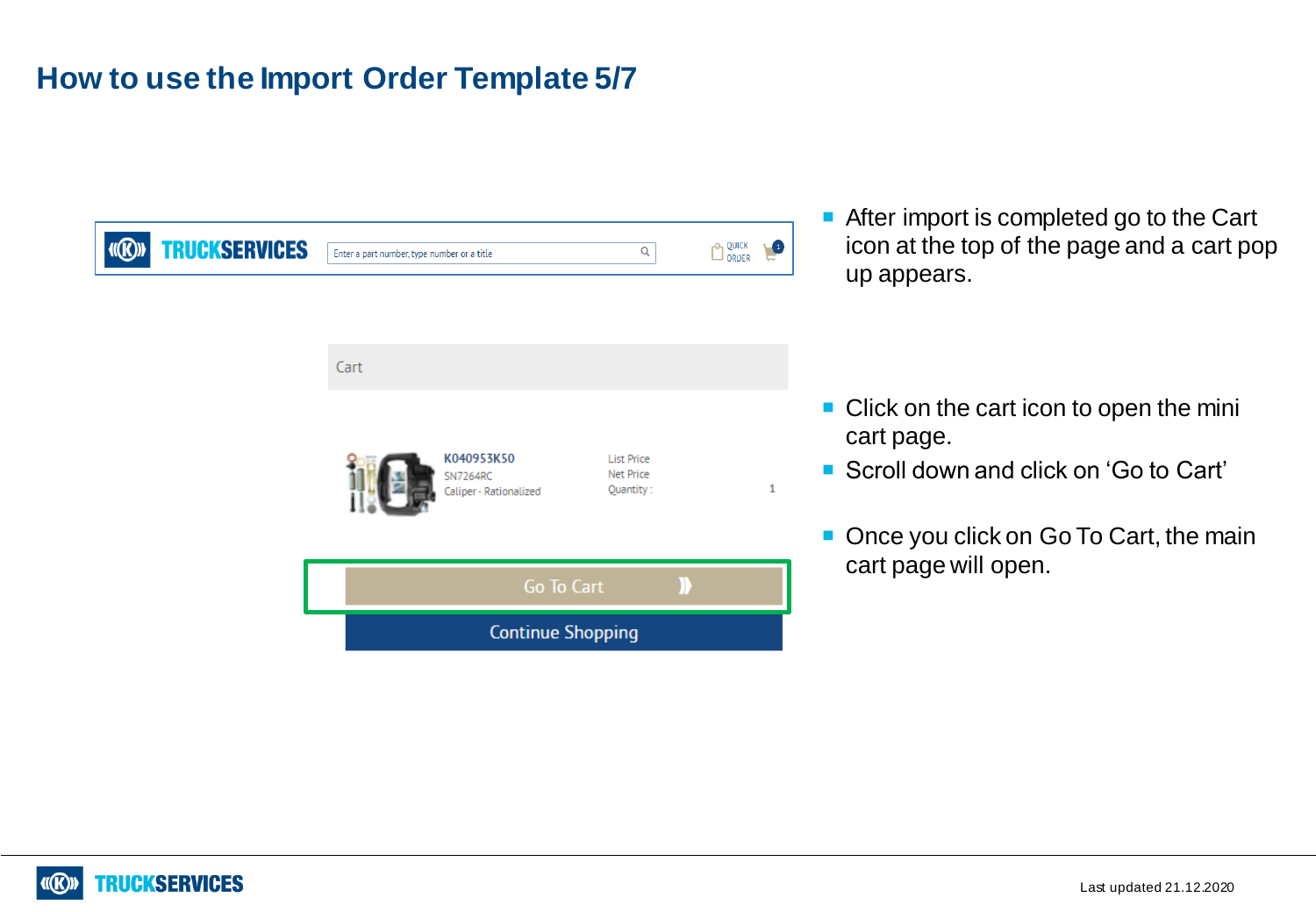# **How to use the Import Order Template 6/7**



- This page will show you all the items added to your cart
- You can change your order type
- You can change the order Qty or change the requested delivery date by line items
- You can apply the same requested delivery date to all line items
- You can save your cart for later
- You can delete lines
- Once you are happy with your cart, you can proceed to the checkout process.